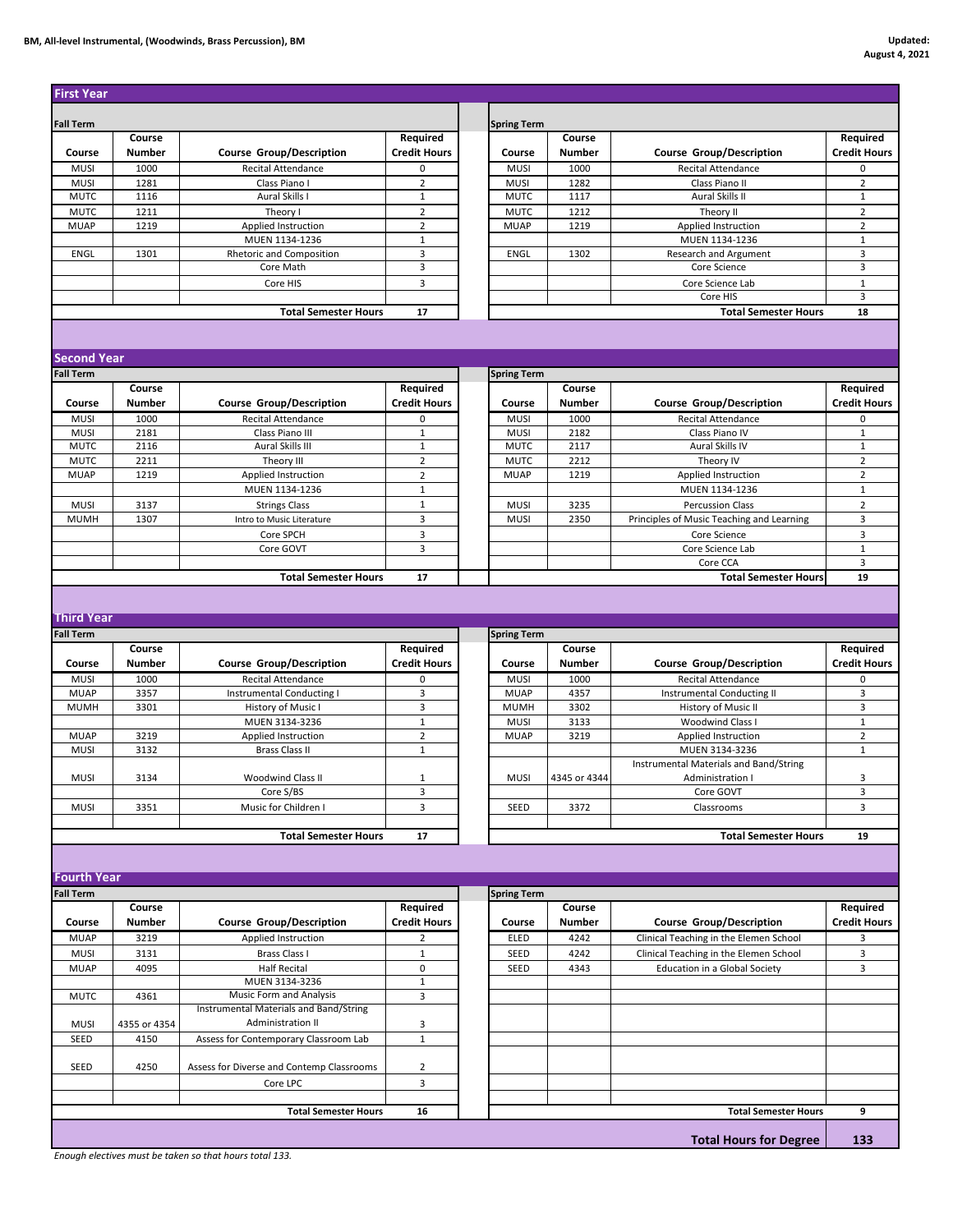| <b>Course Group Key</b>                                                  |                     |                            |                           |                                                             |                               |                            |                         |
|--------------------------------------------------------------------------|---------------------|----------------------------|---------------------------|-------------------------------------------------------------|-------------------------------|----------------------------|-------------------------|
|                                                                          | <b>Credit Hours</b> |                            |                           |                                                             | <b>Credit</b><br><b>Hours</b> |                            |                         |
| <b>Course Group Name</b>                                                 |                     |                            | <b>Courses in Group</b>   | <b>Course Group Name</b>                                    |                               |                            | <b>Courses in Group</b> |
| <b>Core Science</b>                                                      | $2 - 3$             |                            |                           | <b>Core SPCH</b>                                            | з                             |                            |                         |
| Classical and Modern Astronomy                                           |                     | <b>ASTR</b>                | 1303                      | <b>Public Speaking</b>                                      |                               | <b>SPCH</b>                | 1315                    |
| <b>Biology for Science Majors II</b>                                     |                     | <b>BIOL</b>                | 1307                      | Interpersonal Communication                                 |                               | SPCH                       | 1318                    |
| Biology for Non-Science Majors I                                         |                     | <b>BIOL</b>                | 1308                      | Teamwork and Group Communication                            |                               | <b>SPCH</b>                | 2333                    |
| Biology for Non-Science Majors II                                        |                     | <b>BIOL</b>                | 1309                      | <b>Core Math</b>                                            | з                             |                            |                         |
| General Zoology                                                          |                     | <b>BIOL</b>                | 1313                      | College Algebra                                             |                               | <b>MATH</b>                | 1314                    |
| Anatomy and Physiology I                                                 |                     | <b>BIOL</b>                | 2301                      | <b>Finite Mathematics</b>                                   |                               | <b>MATH</b>                | 1324                    |
| Local Flora or Fauna                                                     |                     | <b>BIOL</b>                | 2381                      | Math in Society                                             |                               | <b>MATH</b>                | 1332                    |
| Plant Form and Function                                                  |                     | <b>BIOL</b>                | 2361                      | Intro to Probability and Statistics                         |                               | <b>MATH</b>                | 1342                    |
| Conceptual Chemistry                                                     |                     | CHEM                       | 1371                      | Intro to Foundations of Mathematics I                       |                               | MATH                       | 1350                    |
| Intro to Chemistry I                                                     |                     | CHEM                       | 1305                      | Calculus I                                                  |                               | <b>MATH</b>                | 2313                    |
| General Chemistry I                                                      |                     | CHEM                       | 1311                      | Core S/BS                                                   | 3                             |                            |                         |
| <b>General Chemistry II</b>                                              |                     | CHEM                       | 1312                      | <b>Cultural Anthropology</b>                                |                               | <b>ANTH</b>                | 2351                    |
| Conceptual Chemistry                                                     |                     | CHEM                       | 1371                      | Principles of Macroeconomics                                |                               | <b>ECON</b>                | 2301                    |
| Intro to Environmental Science                                           |                     | <b>ENVR</b>                | 1301                      | Principles of Microeconomics                                |                               | ECON                       | 2302                    |
| Physical Geography                                                       |                     | GEOG                       | 1301                      | Intro to Human Dimensions and Recreation                    |                               | <b>FORS</b>                | 2351                    |
|                                                                          |                     |                            |                           |                                                             |                               |                            |                         |
|                                                                          |                     | <b>GEOL</b>                | 1301                      |                                                             |                               |                            | 1303                    |
| <b>Fundamentals of Earth Science</b>                                     |                     |                            |                           | World Regional Geography                                    |                               | GEOG                       |                         |
| Introductory Geology<br><b>Historical Geology</b>                        |                     | <b>GEOL</b>                | 1303                      | Survey of Mass Communication                                |                               | <b>MCOM</b><br><b>PSYC</b> | 1307                    |
| <b>Acoustical Physics</b>                                                |                     | <b>GEOL</b><br>PHYS        | 1304<br>1318              | General Psychology<br>Introduction to Sociology             |                               | SOCI                       | 2301<br>1301            |
| <b>Mechanics and Heat</b>                                                |                     | PHYS                       | 1301                      | Core LPC                                                    | з                             |                            |                         |
| Electricity, Sound and Light                                             |                     | PHYS                       | 1302                      | <b>Literary Genres</b>                                      |                               | <b>ENGL</b>                | 2335                    |
| <b>General Physics I</b>                                                 |                     | PHYS                       | 1305                      | Introduction to Mythology                                   |                               | ENGL                       | 2309                    |
|                                                                          |                     | PHYS                       | 1307                      |                                                             |                               | <b>ENGL</b>                |                         |
| <b>General Physics II</b><br><b>Fundamentals of Electronics</b>          |                     | PHYS                       | 1310                      | British Literature to 1800<br>British Literature from 1800  |                               | <b>ENGL</b>                | 2322<br>2323            |
|                                                                          |                     |                            |                           |                                                             |                               |                            |                         |
| <b>Technical Physics I</b>                                               |                     | PHYS<br>PHYS               | 2325<br>2326              | American Literature to 1865                                 |                               | <b>ENGL</b><br><b>ENGL</b> | 2327<br>2328            |
| <b>Technical Physics II</b><br><b>Cultivating Plants</b>                 |                     | <b>HORT</b>                | 1231                      | American Literature from 1865<br>World Literature to 1650   |                               | <b>ENGL</b>                | 2332                    |
| Core Science Lab                                                         | $\mathbf{1}$        |                            |                           | World Literature from 1650                                  |                               | <b>ENGL</b>                | 2333                    |
|                                                                          |                     |                            |                           |                                                             |                               |                            | 2341                    |
| Classical and Modern Astronomy                                           |                     | <b>ASTR</b><br><b>BIOL</b> | 1103<br>1107              | Introduction to Literature<br><b>Western Civilization I</b> |                               | <b>ENGL</b><br><b>HIST</b> | 2311                    |
| <b>Biology for Science Majors II</b><br>Biology for Non-Science Majors I |                     | <b>BIOL</b>                | 1108                      | <b>Western Civilization II</b>                              |                               | <b>HIST</b>                | 2312                    |
| Biology for Non-Science Majors II                                        |                     | <b>BIOL</b>                | 1109                      | <b>World Civilizations I</b>                                |                               | <b>HIST</b>                | 2321                    |
|                                                                          |                     |                            |                           |                                                             |                               |                            |                         |
|                                                                          |                     | <b>BIOL</b>                | 1113                      | <b>World Civilizations II</b>                               |                               | <b>HIST</b>                | 2322                    |
| General Zoology                                                          |                     | <b>BIOL</b>                | 2101                      | Introduction to Philosophy                                  |                               | PHIL                       | 1301                    |
| Anatomy and Physiology I<br>Local Flora or Fauna Lab                     |                     | <b>BIOL</b>                | 2081                      | Introduction to World Religions                             |                               | PHIL                       | 1304                    |
| Plant Form and Function Lab                                              |                     | <b>BIOL</b>                | 2061                      | Introduction to Ethics                                      |                               | PHIL                       | 2306                    |
| Conceptual Chemistry Lab                                                 |                     | CHEM                       | 1071                      | Core CCA                                                    | 3                             |                            |                         |
| Intro to Chemistry I Lab                                                 |                     | CHEM                       | 1105                      | <b>Business Communication</b>                               |                               | <b>BUSI</b>                | 2304                    |
| General Chemistry I Lab                                                  |                     | CHEM                       | 1111                      | <b>Technical and Scientific Writing</b>                     |                               | ENGL                       | 2311                    |
|                                                                          |                     |                            |                           |                                                             |                               |                            |                         |
| General Chemistry II Lab                                                 |                     | CHEM                       | 1112                      | Elementary French I                                         |                               | <b>FREN</b>                | 1311                    |
| Conceptual Chemistry Lab                                                 |                     | CHEM                       | 1071                      | Elementary French II                                        |                               | FREN                       | 1312                    |
| Intro to Environmental Science Lab                                       |                     | <b>ENVR</b>                | 1101                      | Elementary German I                                         |                               | <b>GERM</b>                | 1311                    |
| Fundamentals of Earth Science Lab                                        |                     | <b>GEOL</b>                | 1001                      | Elementary German II                                        |                               | <b>GERM</b>                | 1312                    |
| Introductory Geology Lab                                                 |                     | GEOL                       | 1103                      | International & Intercultural Comm-Latin America            |                               | <b>INCM</b>                | 1301                    |
| <b>Historical Geology Lab</b>                                            |                     | GEOL                       | 1104                      | International & Intercultural Comm-France                   |                               | <b>INCM</b>                | 1302                    |
| <b>Acoustical Physics Lab</b>                                            |                     | PHYS                       | 1018                      | International & Intercultural Comm-Germany                  |                               | <b>INCM</b>                | 1303                    |
| Mechanics and Heat Lab                                                   |                     | PHYS                       | 1101                      | International & Intercultural Comm-Brazil                   |                               | <b>INCM</b>                | 1304                    |
| Electricity, Sound and Light Lab                                         |                     | PHYS                       | 1102                      | Elementary Portuguese I                                     |                               | <b>PORT</b>                | 1311                    |
|                                                                          |                     |                            |                           |                                                             |                               |                            |                         |
| General Physics I Lab                                                    |                     | PHYS                       | 1105                      | Elementary Portuguese II                                    |                               | <b>PORT</b>                | 1312                    |
| General Physics II Lab                                                   |                     | PHYS                       | 1107                      | Beginning American Sign Language                            |                               | SGNL                       | 1301                    |
| Fundamental of Electronics Lab                                           |                     | PHYS                       | 1110                      | Intermediate American Sign Language                         |                               | SGNL                       | 1302                    |
| <b>Technical Physics I Lab</b>                                           |                     | PHYS                       | 2125                      | Elementary Spanish I                                        |                               | SPAN                       | 1311                    |
| <b>Technical Physics II Lab</b>                                          |                     | PHYS                       | 2126                      | Elementary Spanish II                                       |                               | SPAN                       | 1312                    |
| <b>Cultivating Plants Lab</b>                                            |                     | <b>HORT</b>                | 1131                      |                                                             |                               |                            |                         |
|                                                                          |                     |                            |                           |                                                             |                               |                            |                         |
| <b>Elective</b>                                                          | $1 - 3$             |                            | Any course offered by SFA |                                                             |                               |                            |                         |
|                                                                          |                     |                            |                           |                                                             |                               |                            |                         |